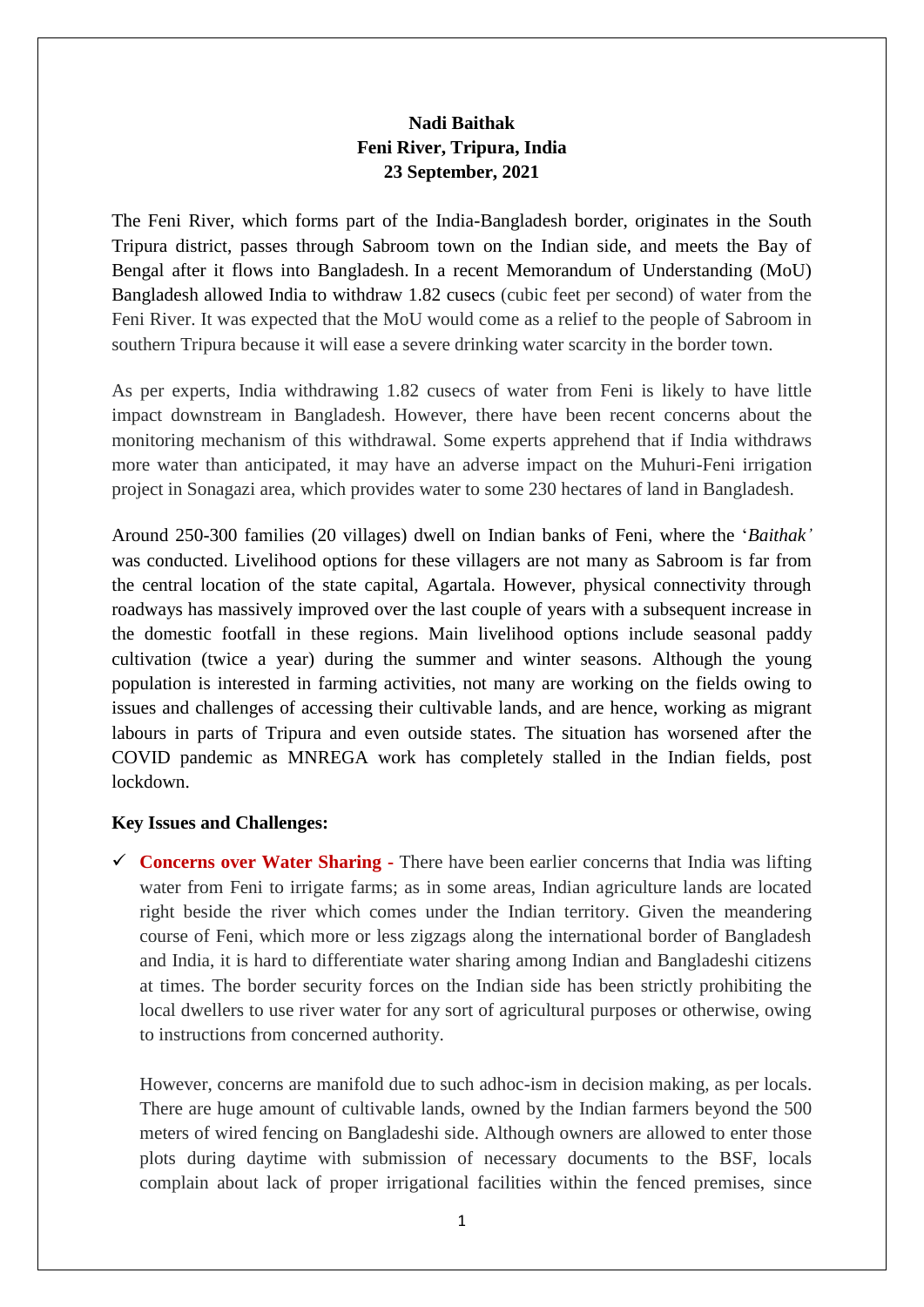drawing water from river is strictly prohibited. There are also growing concerns of oversecuritization in these lands, which are considered *'sensitive'* for regular visits and cultivation purposes. Refraining regular farming activities in these plots have made the area barren and unproductive for almost years now.

- **River refrained from being used on a regular basis:** Owing to restrictions and prohibitions, water of Feni is hardly used by the local dwellers of Sabroom area for farming activities or otherwise. Ground water is generally filtered in the local plants and used for drinking purposes. There are multiple pumping units (13 pump-houses between Sabroom and Amligarh) on the Indian side of the river Feni with provision of drawing river water for irrigation. Those are hardly being used for watering the winter crops, although water is available in Feni throughout the year.
- $\checkmark$  A shift in the nature of river Feni: River has broadened over the years, shifting its natural course more towards the territory of Bangladesh. As a result of that, many farmers and residents have lost their land on both sides and are forced towards undergoing relocation without any support or financial assistance from the Government. The reduction in the river depth owing to siltation has not been strategically addressed by authorities.
- **Impact of Barrage:** Barrages are constructed across the river to provide irrigational facilities in the agricultural fields, especially in dry seasons. Besides, it plays vital role to control flood during high discharge. But barrages have negative impact on character of the river.

This impact of Sonagazi barrage in Bangladesh has quite a significant impact on the upstream and downstream segment of the Feni River. The main intension behind establishment of such a barrage was to primarily prevent the rivers to meet the sea in the estuary region. Although, such a barrage is significantly responsible for keeping the salinity of rivers intact, consequential environmental impacts of creating such obstacles in the natural flow of Feni are many. Some of the issues faced by the upstream users of river in India follow:

- Eventual reduction in the productivity of soil, as less sediments are carried if rivers are not allowed to meet the sea
- A river's estuary is a rich, natural ecosystem with 80 percent of world's fish catch coming from these habitats. Once the barrage is made, it has intensely reduced scopes of traditional fishing practices in the upstream of the river with a loss in livelihoods
- Barrages delay and reduce chances of flood. However, floods are responsible for high fertility as it deposits the needed nutrients on the land. Reduction in floods has also caused reduction in land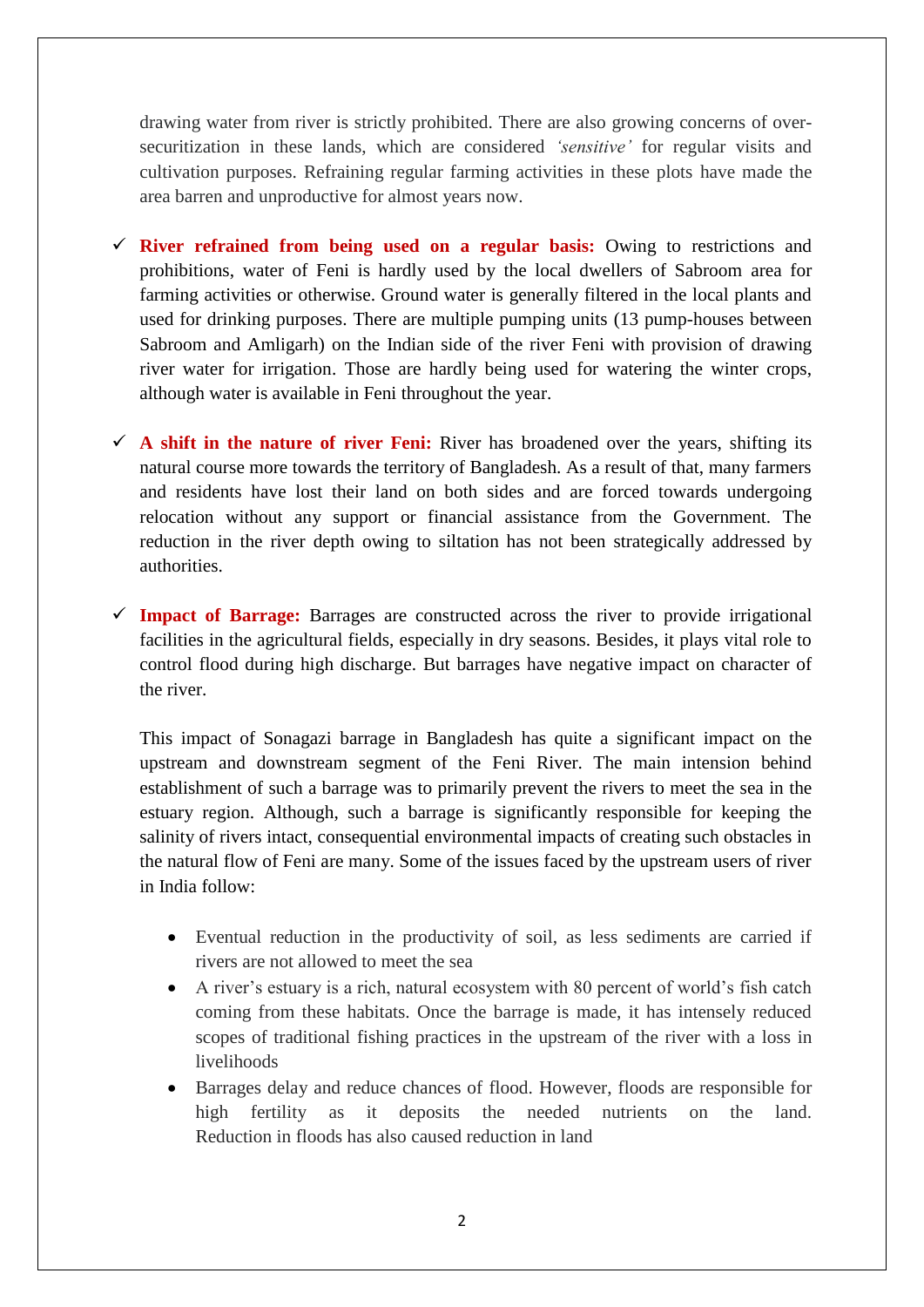## **Key Entry Points towards Sustainability:**

- **Embankments across the banks of river Feni -** Growing concerns of local communities regarding construction and necessary supervision of concrete dams on either side of the river stream has been duly noted. It has been narrated by the locals that no concrete embankments have been installed post 2010. In such conditions, villagers are compelled to construct temporary embankments made of bamboo structures on a yearly basis, all of which gets flushed out in the monsoon floods.
- **Connectivity Initiatives -** For connecting Sabroom (in Tripura) to Ramgarh in Bangladesh, a 150-metre long, 4-lane bridge, across river Feni titled "Maitri Setu or Indo-Bangla Friendship Bridge" has been conceived to directly open up access to Chittagong, Bangladesh's largest seaport on the Bay of Bengal. The distance from Sabroom to Chittagong port is about 70 km, whereas distance



between Sabroom and Agartala, the state capital is 130 km. Presently, India's northeast is connected to the rest of the country through a narrow corridor in West Bengal known as the 'Chicken's Neck.' It is anticipated that a direct road to Chittagong port will accelerate India's trade with southeast and east Asia. Although the bridge is inaugurated early this year, commercial movements are yet to begin.

- **Ideation of Sabroom SEZ:** As per 2019 notification, Tripura Industrial Development Corporation Limited (TIDC) would develop a agro-based Special Economic Zone (SEZ) in Sabroom at an estimated cost of Rs 147 crore. The authorities are now hoping to draw an investment of Rs 1,550 Crores, resulting in creation of 12,000 skilled jobs in South Tripura, mostly aiming Bangladeshi investors. Rubber based industries like tyres, surgical threads, textile and apparel industries, bamboo industries, agri-based processing industries are expected to be set up at the SEZ. Once operational and with increased footfall, the river and its people would get better traction towards attaining their grievances to the equitable authority, which are often ignored at present.
- **Rightful invigilation** Requirement of rightful invigilation by the Border Security Force with better access of Indian farmers towards entering their cultivable fields beyond the fenced border has been perceived. Although, people feel more safe with strict actions of BSF in terms of maintaining cross border security aspects, the often-over-controlling attitude of the authority is inhibiting the farmers to earn their livelihoods through cultivation in those fields and plots.